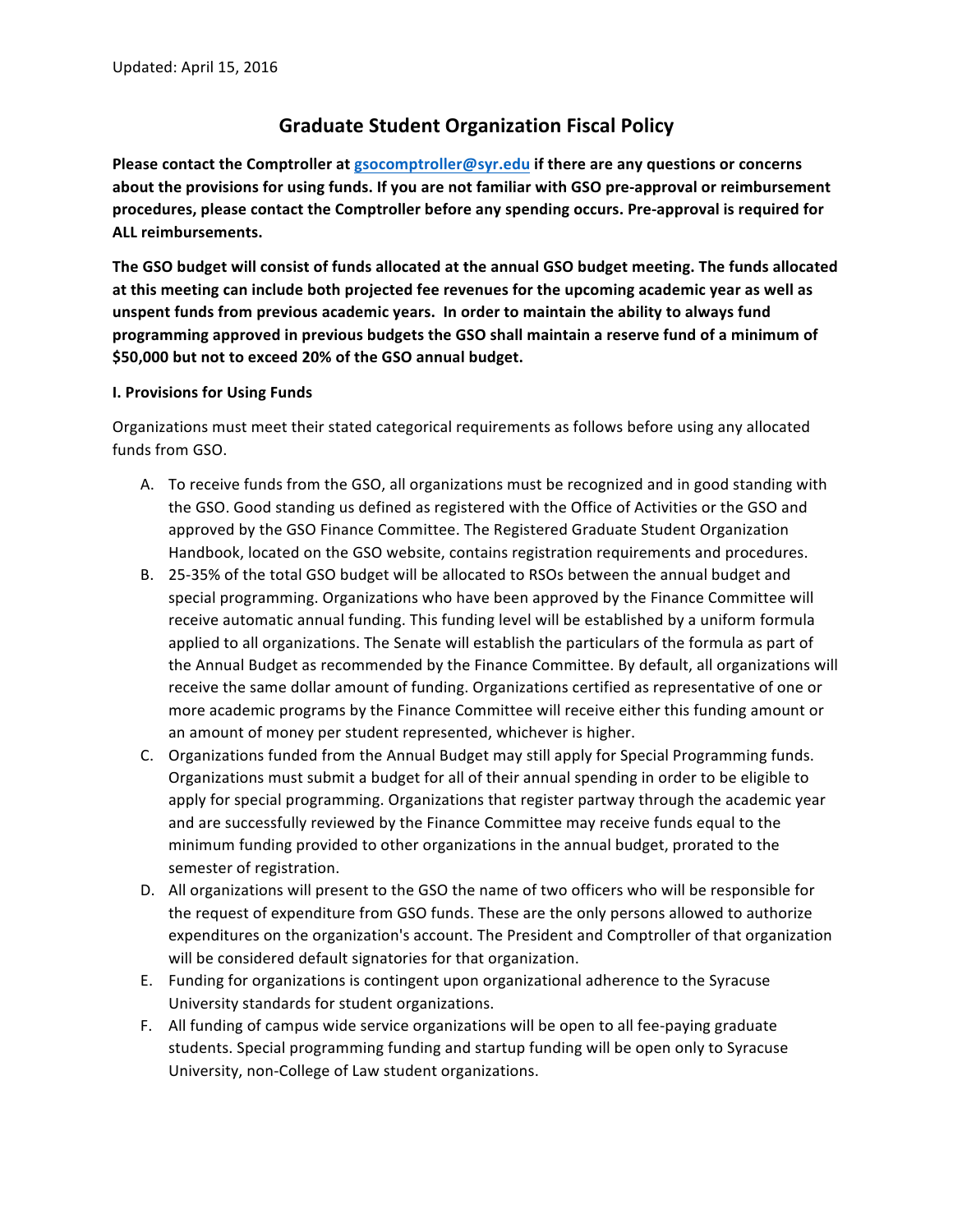- G. Undergraduate-only organizations are eligible to apply for special programming funds only if they are working on an event in conjunction with a graduate student organization or can demonstrate how graduate students will actively be assisting with and participating in an event. Acceptable forms of evidence are joint funding applications specifying the collaboration with a graduate student organization, documented graduate students working with the organization on a program or a letter from a graduate student organization stating their interest in the event being proposed. All undergrad organizations must first apply to SA before applying to the GSO for funding; applications submitted without first being submitted to SA will be rejected.
- H. Undergraduate/graduate organizations are eligible to apply for special programming funds. Undergraduate/graduate organizations should be prepared to demonstrate to the GSO Finance Committee and the GSO Senate that graduate students are active members of their organization, through membership lists or other similar documentation.
- I. Campus-wide service providers that are supported by GSO student fees will be required to adhere to the following GSO policies. A list of these providers is maintained on the GSO website.
	- The GSO is under no obligation to fund any campus-wide service organization on multipleyear agreements. These organizations must submit a budget each year to be considered for funding by the Finance Committee.

## **II. Organizational Policies**

- A. Each organization's budget runs from commencement to commencement.
- B. Each organization may not request in reimbursements any money in excess of the amount allocated by the GSO Senate, unless self-generated funds are deposited into that organization's GSO fundraising account.
	- 1. GSO funds awarded to organizations are primarily intended to facilitate the academic or professional growth of graduate students. Events with a social purpose must take place on University Property or within Onondaga County
- C. The GSO is under no obligation to commit or reimburse any finances or purchases that were not pre-approved by the GSO Finance Secretary, nor will the GSO be obligated to reimburse expenditures requested after the date of the event, without prior approval. To ensure expenditures will be paid, consult with the GSO Finance Secretary to fill out an expenditure preapproval form. Pre-approval forms must be submitted at least two (2) weeks before an event.
- D. Organizations are responsible for keeping accurate, complete and up-to-date information on all expenses incurred throughout the year. This information should be organized and maintained in such manner that the GSO Comptroller may access it within 24 hours' notice. The organization must meet with the Comptroller to resolve any disputes. Resolutions to disputes are subject to approval by the GSO Executive Board. In the event that no detailed records are provided to the GSO Comptroller by the organization, the GSO records shall be considered as accurate.
- E. All organizations applying for special programming funds or startup funds are required to do the following:
	- 1. Fill out the appropriate paperwork for funds (available at the GSO website. Applications should be submitted at minimum a month before an event and should be turned into the GSO Comptroller at least 14 days before the next GSO Senate meeting.
	- 2. Submit a full organizational budget specifying how all GSO funds allocated for the academic year will be or have been spent.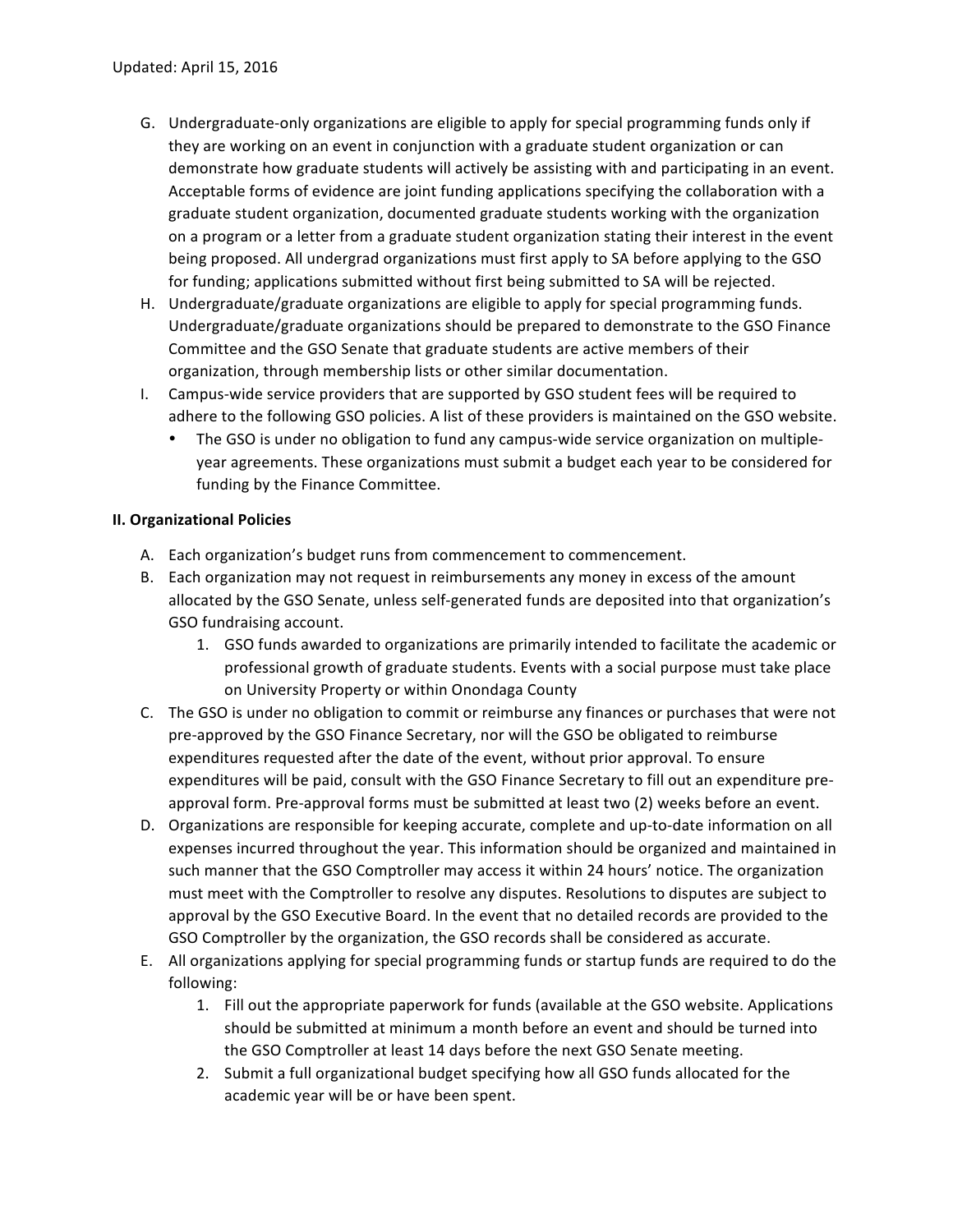- 3. Itemize all anticipated expenses.
- 4. Be prepared to justify the level of graduate student involvement and the benefits of the activity to the graduate student population and university community. Please provide a breakdown of all expected costs and a list of all additional sources of funds committed or received to date. As a general rule, for groups that are a combination of graduate and undergraduate or law students, the GSO will fund the percentage of the event that is proportional to the percentage of graduate students involved in the organization.
- 5. If requested, make an appointment to meet with the Finance Committee. Have a representative at the meeting who is able to discuss the nature of the request.
- 6. If special programming funds are allocated and confirmed by the Senate, then the organization's authorized signatory may spend funds in collaboration with the GSO Comptroller. Organizations are not to spend allocated monies without pre- approval from the GSO Comptroller.
- 7. Organizations are only eligible to receive special programming funds once per semester. They can apply for funding for multiple events in one application.
- 8. An organization receiving special programming funds cannot decline the funds and then reapply for special programming within the same semester.
- F. All requests for expenditure of any funds in a GSO account for the current fiscal year must be submitted to the GSO office no later than 15 June.
- G. It is the responsibility of organization and department representatives to plan accordingly for the entire year.
- H. No GSO monies will be transferred to any Syracuse University department or administrative account except for payment for services rendered as proven by receipt, invoice, or contract.

## **III. Income Policies**

- A. Organizations wishing to fundraise must set up a separate account at the Graduate School to use as a depository of funds.
- B. All income from fund raising activities must be reported to the GSO Comptroller in a timely manner. The creation of these fundraising accounts and each individual fundraising activity must be approved in advance by the Graduate School.
- C. The purpose of all income generated from GSO sponsored events must be explained in writing in any applications for special programming funding and must be adhered to by the organization. The GSO Comptroller must approve changes in plans for income. Failure to report income will result in loss of all remaining funds and a two-year ban on GSO funds for the organization.

## **IV. Equipment Policy**

- A. Equipment should not be purchased with GSO monies except when other options are not available. Organizations should strive to rent or use university or departmental equipment when possible.
- B. When equipment can't be borrowed or used, all equipment purchased with GSO funds shall be donated to an approved university department or center or, if unwanted, an approved local organization. Under no circumstances should individuals within an organization keep equipment.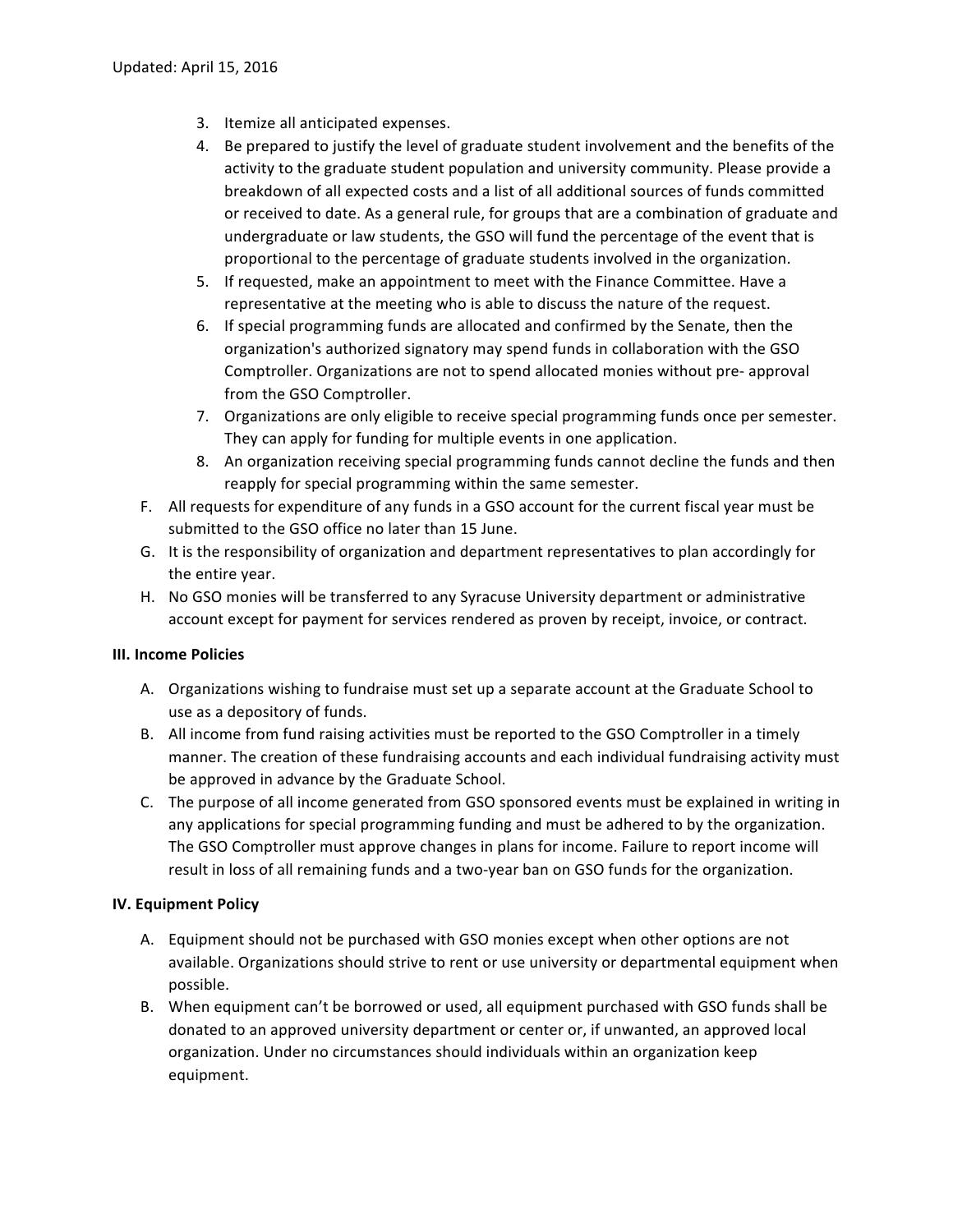C. Exceptions to these rules include any advertising equipment to be used over multiple years, such as banners, or equipment with a one-time usage, such as disposal food serving items.

## **V. Carry-Over Policy**

- A. Funds in fundraising accounts will be carried over indefinitely, unless Syracuse University policy provides another limit.
- B. All other remaining funds return to the GSO.

## **VI. Application of Financial Policies**

- A. The GSO Comptroller will maintain the intent of the policies contained within this document.
- B. The Comptroller shall negotiate agreements with any individual organization or department in execution of this document or Senate-approved budget. The Executive Board must approve any such agreements.

## **VII. Expenditure Process**

The following information is required before any commitments for reimbursements will be considered.

- A. Name, address, phone number, and a contact person of the organization or department making the request (i.e. the authorized signer) must be on all forms.
- B. Vendor names, address, phone number, and a contact person from whom the services are being requested. Please include the vendor's federal tax identification number on the form.
- C. If an individual is being paid or reimbursed, it is mandatory to have their social security number for the purpose of payment. We cannot pay anyone who does not have a social security number or federal tax identification number.
- D. It is necessary to have written estimates from vendors, speakers, performers, or anyone to whom the GSO will disburse funds. Please note that Syracuse University is tax exempt and no taxes will be paid on materials or supplies. Please see the GSO website for details. See the GSO Comptroller for any exceptions to the tax rules that do not pertain to materials or supplies.
- E. All details of an event should be known before any requests are made. These details include the event title, date and venue of the event. If you have requested a room on campus through Student Centers and Programming Services, it will be necessary to show confirmation of that room to the GSO Comptroller. This will ensure that the event has been approved as an official campus event and should follow all university policies.
- F. All organizations have a file in the GSO office. This file consists of all expenditures that were processed or committed to their account. Organizations may see their own respective files with consent of the GSO Comptroller. This does not however eliminate organizations' obligation to keep their own records of expenses.
- G. Please remember that no commitments, whether verbal or written, shall be made by any student, organization, department or respective representatives unless the expenditure request has been approved. Such oral agreements will be deemed void by the GSO and any potential liability will remain with the organization. Neither an organization nor the GSO itself may sign a contract on behalf of Syracuse University.

## **VIII. Information Needed to Process any of the Following**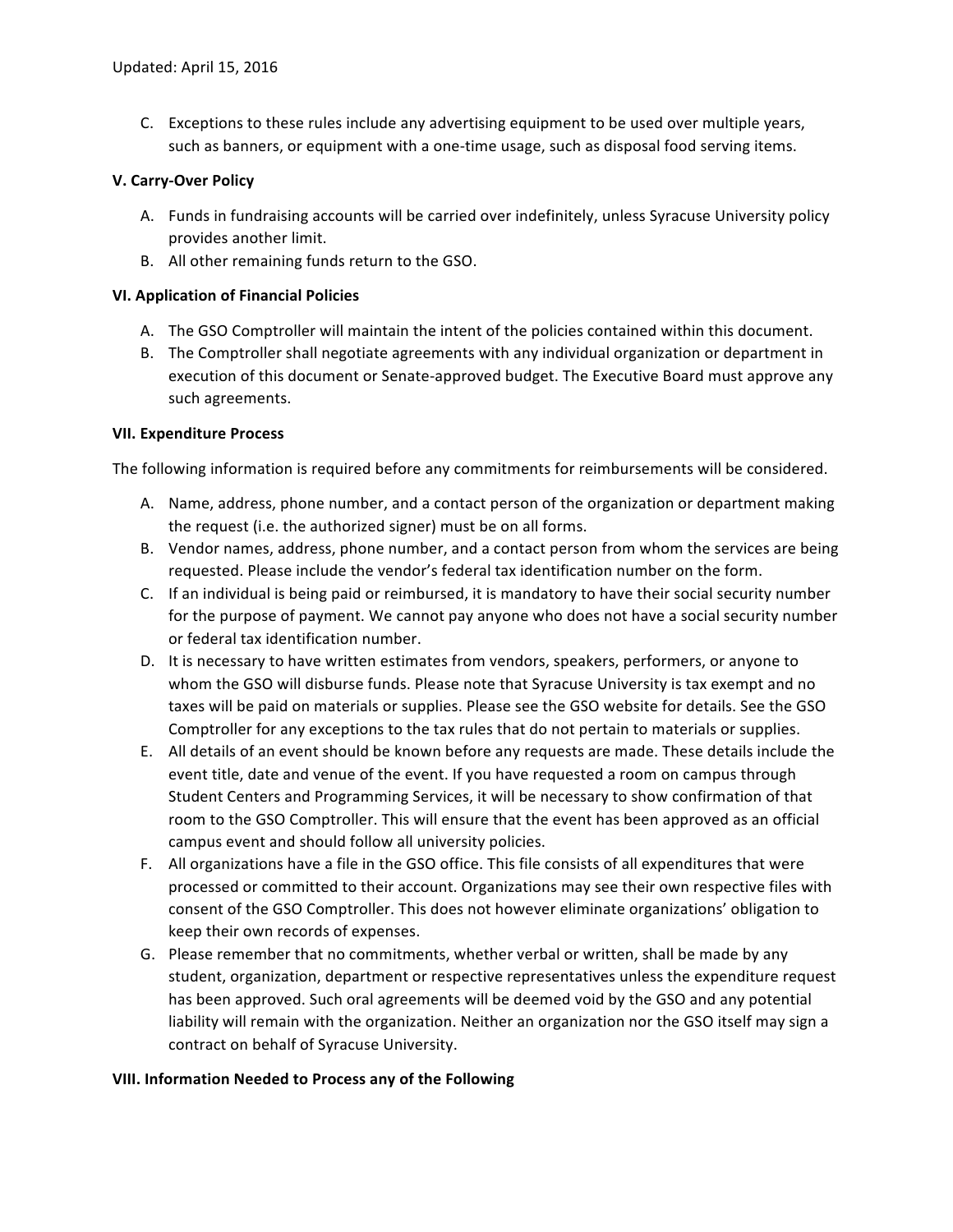Reimbursements: Syracuse University has vendors available that comply with the tax-exempt rule. A list of these vendors is available at the GSO office. Students should consult with the GSO Comptroller concerning making any purchases with their own money if they expect to be reimbursed. The GSO, along with Syracuse University, encourages the use of university vendors in order to receive full reimbursements for items purchased. Any reimbursements made to an individual require the signature of the GSO President or Comptroller, the individual making the request, and an authorized signatory for Syracuse University.

All reimbursements must be pre-approved by the GSO Comptroller. If a purchase is made with an outside (i.e. non-SU designated) vendor, tax will be applied to the total cost and the university will not honor the total reimbursement. When requesting reimbursement it is essential to have the following information:

- Name of person to be reimbursed
- Permanent address
- Phone number
- Reason for purchase
- Amount of reimbursement (original receipts must be attached)
- The reimbursable amount must coincide with the amount indicated on the receipts.

It will be necessary for payment to have the social security number of the person to be reimbursed is indicated on the form. Please note on the request form if the individual is a university employee (TA's and GA's are regarded as employees for this purpose) and the location where they receive paychecks or payroll receipts on campus. Checks will be delivered to that campus address, not the GSO office.

# **IX.** Executive Pay

Elected GSO executives earning full time pay will be paid a monthly stipend with their total compensation dived into 12 equal payments. Elected GSO executives not earning full time pay will be paid half on June 1st (the first day of their executive term) and the remaining amount May 1st. If an elected official is removed from office via impeachment they are not entitled to any remaining pay. This payment structure may be modified by the Senate via instructions contained in the Annual Budget.

# **X. Appeal Policy**

- A. Any decision of the GSO Comptroller may be appealed to the Executive Board.
- B. Any decision of the Executive Board may be appealed or overturned by the Senate.
- C. The Senate makes final decisions on all funding decisions in regard to the budget and special programming requests.
- D. Please see the GSO Comptroller or GSO President to arrange for an appeal.

## **General Policies and Exclusions**

## **Advertising:**

The GSO will pay for advertising but encourages groups to use the most cost effective means of advertising at its disposal. Free advertising is available through GSO social media accounts, the Syracuse record events calendar, e-mail listservs, the GSO website, and fliers posted across campus (which may need approval from the GSO). Further advertising options include but are not limited to the Daily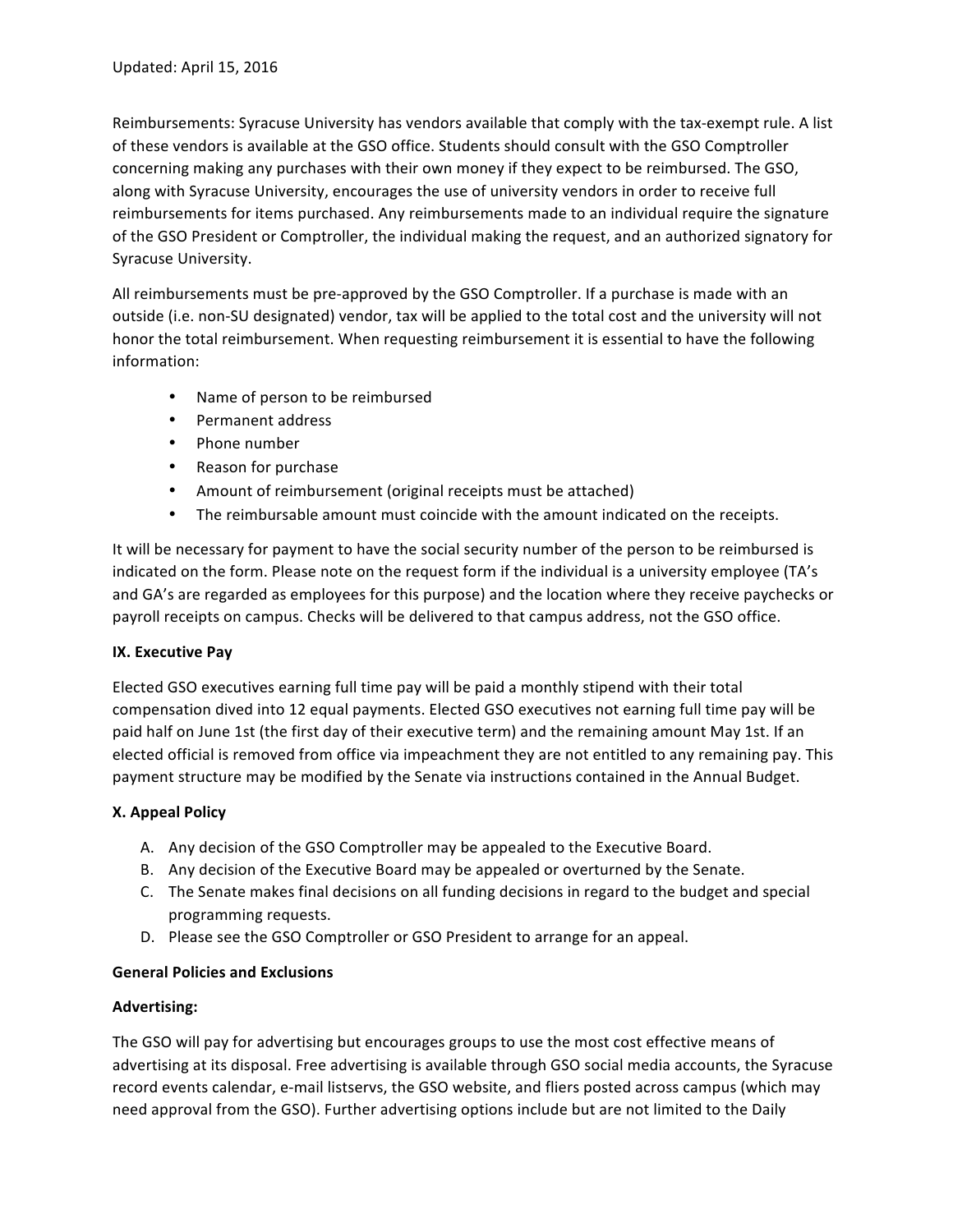Orange and other campus publications and programs. Due to rising advertising prices, we encourage groups to exhaust free advertising methods prior to requesting those with significant additional costs. All GSO sponsored public events should be advertised in the graduate student monthly newsletter by emailing gradnews@syr.edu.

#### **Duplicating and Printing:**

The GSO will pay for printing of advertising materials if necessary, so long as those materials are reproduced at a university copy center or the business offering a lower bid for the job.

## **Travel:**

Special programming funds may not be used to fund travel for individual students, groups, field trips, or other excursions off campus unless such travel has a professional or academic purpose. Approved travel by personal automobile will be reimbursed on a mileage basis, not as reimbursement of gas expense. Please check with the Comptroller for the current mileage rate. Other travel will be reimbursed as actual expense.

#### **Gifts and Prizes:**

These will be decided on a case-by-case basis but are unlikely to be approved.

#### **Honorariums:**

All payments to people for services rendered must be accompanied by a contract, signed by the appropriate university official, or memorandum of understanding. Under no circumstances will cash or check be advanced to any person without a contract. Please contact the GSO Comptroller for the appropriate procedures.

#### **Reimbursements:**

Reimbursements must always be accompanied by an official, detailed, and verifiable receipt or invoice showing payment details. Reimbursements will only be made to those individuals with a social security number or to corporations possessing a federal tax identification number.

#### **Off Campus Events:**

Organizations using GSO funds are free to use their allocated funds anywhere they choose, provided that special programming funds do not violate the travel policy outlined above. This does not exempt organizations from the alcohol policy below.

#### **Alcohol:**

The GSO will not fund, in part or in whole, any event that takes place where alcohol will be present unless certified serving staff is in charge of alcohol distribution.

#### **Exclusions:**

The GSO will not pay for the following items in organizational funding requests: massages, conference attendance, business cards, stationery, stamps, tuition, or stipends for enrolled students on campus.

#### **Catering Functions:**